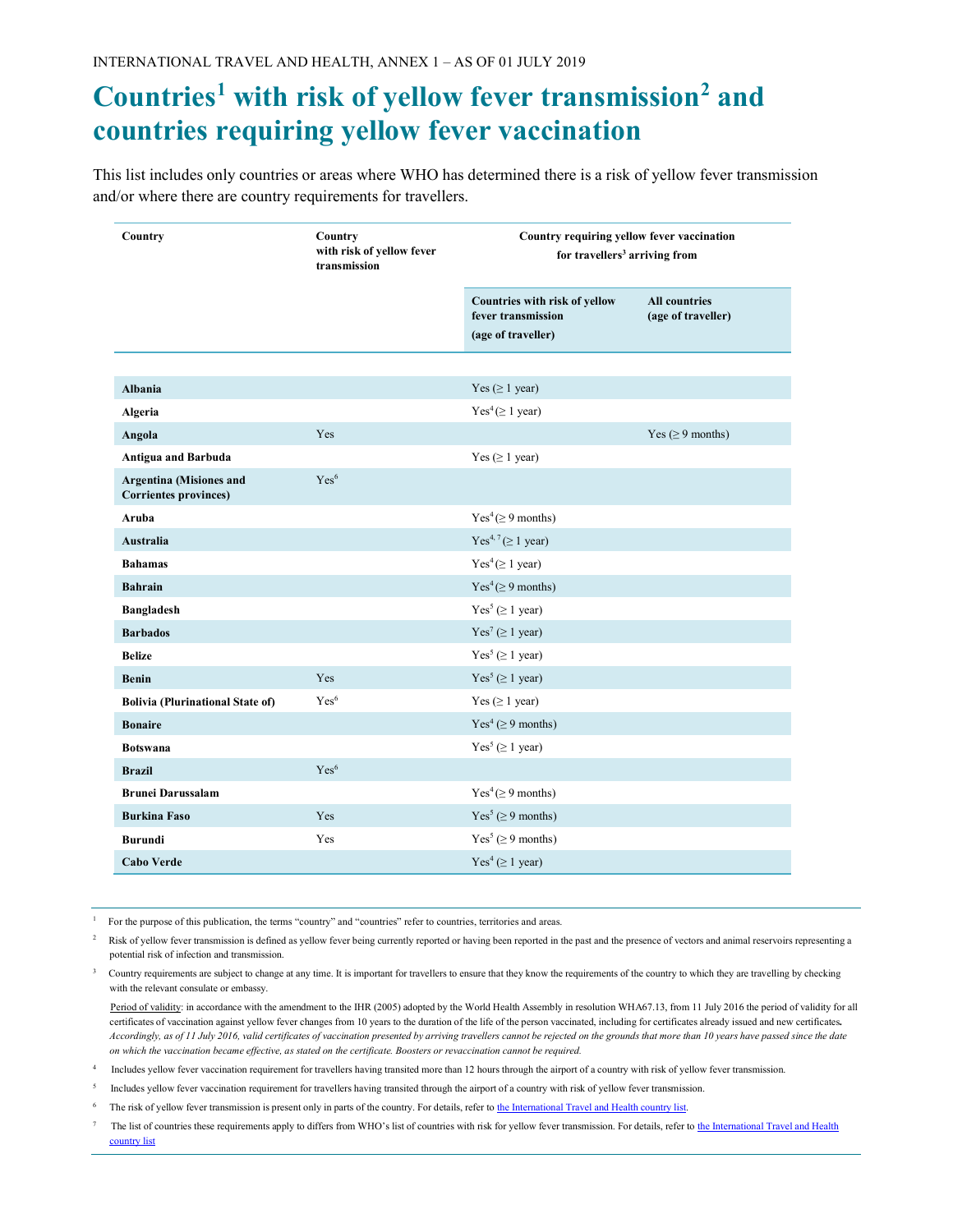| Country                                         | Country<br>with risk of yellow fever<br>transmission | Country requiring yellow fever vaccination<br>for travellers <sup>3</sup> arriving from |                                     |
|-------------------------------------------------|------------------------------------------------------|-----------------------------------------------------------------------------------------|-------------------------------------|
|                                                 |                                                      | countries with risk of yellow<br>fever transmission<br>(age of traveller)               | all countries<br>(age of traveller) |
|                                                 |                                                      |                                                                                         |                                     |
| Cambodia                                        |                                                      | Yes <sup>4</sup> (≥ 1 year)                                                             |                                     |
| Cameroon                                        | Yes                                                  |                                                                                         | Yes ( $\geq$ 9 months)              |
| <b>Central African Republic</b>                 | Yes                                                  |                                                                                         | Yes ( $\geq$ 9 months)              |
| Chad                                            | Yes <sup>6</sup>                                     |                                                                                         | Yes ( $\geq$ 9 months)              |
| China                                           |                                                      | Yes <sup>5</sup> (≥ 9 months)                                                           |                                     |
| <b>Christmas Island</b>                         |                                                      | $Yes^{4, 7} (\geq 1 year)$                                                              |                                     |
| Colombia                                        | Yes <sup>6</sup>                                     | Yes <sup>4, 7</sup> ( $\geq$ 1 year)                                                    |                                     |
| Congo                                           | Yes                                                  |                                                                                         | Yes ( $\geq$ 9 months)              |
| <b>Costa Rica</b>                               |                                                      | Yes <sup>7</sup> (≥ 9 months)                                                           |                                     |
| Côte d'Ivoire                                   | Yes                                                  |                                                                                         | Yes ( $\geq$ 9 months)              |
| Cuba                                            |                                                      | Yes <sup>4</sup> (≥ 9 months)                                                           |                                     |
| Curaçao                                         |                                                      | Yes <sup>4</sup> (≥ 9 months)                                                           |                                     |
| <b>Democratic People's Republic of</b><br>Korea |                                                      | Yes $( \geq 1$ year)                                                                    |                                     |
| <b>Democratic Republic of the Congo</b>         | Yes                                                  |                                                                                         | Yes $( \geq 9$ months)              |
| Dominica                                        |                                                      | Yes <sup>4</sup> (≥ 1 year)                                                             |                                     |
| <b>Dominican Republic</b>                       |                                                      | Yes <sup>4,7</sup> ( $\geq$ 1 year)                                                     |                                     |
| Ecuador                                         | Yes <sup>6</sup>                                     | Yes <sup>4,7</sup> ( $\geq$ 1 year)                                                     |                                     |
| Egypt                                           |                                                      | Yes <sup>4, 7</sup> (≥ 9 months)                                                        |                                     |
| <b>El Salvador</b>                              |                                                      | Yes <sup>4</sup> (≥ 1 year)                                                             |                                     |
| <b>Equatorial Guinea</b>                        | Yes                                                  | Yes ( $\geq$ 9 months)                                                                  |                                     |
| Eritrea                                         |                                                      | Yes <sup>4</sup> (≥ 9 months)                                                           |                                     |
| Eswatini                                        |                                                      | Yes <sup>5</sup> (≥ 9 months)                                                           |                                     |
| Ethiopia                                        | Yes <sup>6</sup>                                     | Yes <sup>4</sup> (≥ 9 months)                                                           |                                     |
| Fiji                                            |                                                      | Yes <sup>4</sup> (≥ 1 year)                                                             |                                     |
| <b>French Guiana</b>                            | Yes                                                  |                                                                                         | Yes (≥ 1 year)                      |
| <b>French Polynesia</b>                         |                                                      | Yes <sup>4</sup> (≥ 1 year)                                                             |                                     |
| Gabon                                           | Yes                                                  |                                                                                         | Yes (≥ 1 year)                      |
| Gambia                                          | Yes                                                  | Yes ( $\geq$ 9 months)                                                                  |                                     |
| Ghana                                           | Yes                                                  |                                                                                         | Yes $( \geq 9$ months)              |
| Grenada                                         |                                                      | Yes <sup>4</sup> (≥ 1 year)                                                             |                                     |
| Guadeloupe                                      |                                                      | Yes <sup>4</sup> (≥ 1 year)                                                             |                                     |
| Guatemala                                       |                                                      | Yes <sup>4</sup> (≥ 1 year)                                                             |                                     |
| Guinea                                          | Yes                                                  | Yes ( $\geq$ 9 months)                                                                  |                                     |
| Guinea-Bissau                                   | Yes                                                  |                                                                                         | Yes ( $\geq 1$ year)                |
| Guyana                                          | Yes                                                  | Yes <sup>5</sup> (≥ 1 year)                                                             |                                     |
| Haiti                                           |                                                      | Yes $( \geq 1$ year)                                                                    |                                     |
| Honduras                                        |                                                      | Yes ( $\geq 1$ year)                                                                    |                                     |
| India                                           |                                                      | Yes <sup>5, 7</sup> ( $\geq$ 9 months)                                                  |                                     |
| Indonesia                                       |                                                      | Yes $( \geq 9$ months)                                                                  |                                     |

 $Yes<sup>4</sup> (≥ 9 months)$ 

Iran (Islamic Republic of)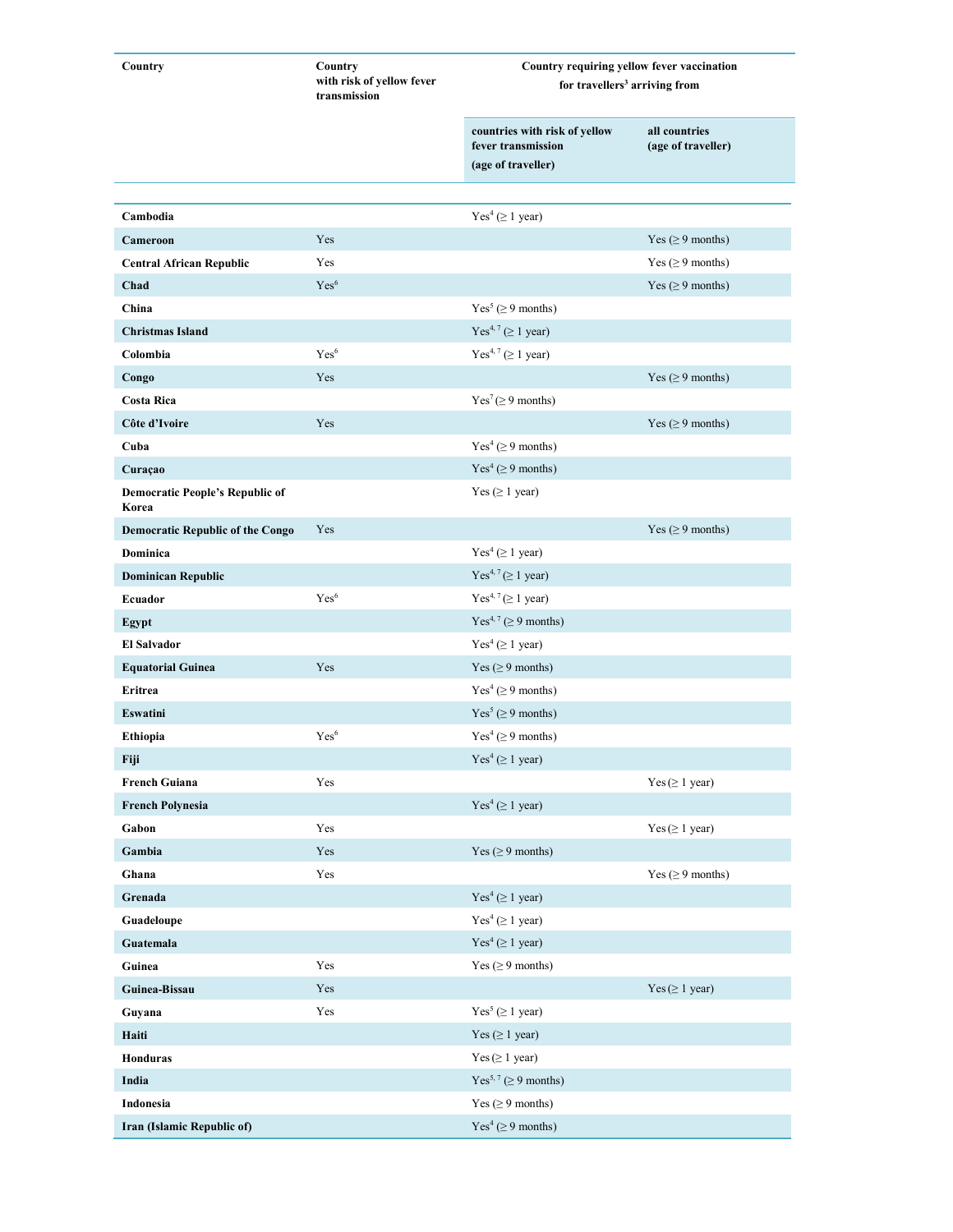| Country                          | Country<br>with risk of yellow fever<br>transmission | Country requiring yellow fever vaccination<br>for travellers <sup>3</sup> arriving from |                                     |
|----------------------------------|------------------------------------------------------|-----------------------------------------------------------------------------------------|-------------------------------------|
|                                  |                                                      | countries with risk of yellow<br>fever transmission<br>(age of traveller)               | all countries<br>(age of traveller) |
|                                  |                                                      |                                                                                         |                                     |
| Iraq                             |                                                      | Yes <sup>4</sup> (≥ 9 months)                                                           |                                     |
| Jamaica                          |                                                      | Yes <sup>4</sup> (≥ 1 year)                                                             |                                     |
| Jordan                           |                                                      | Yes <sup>4</sup> (≥ 1 year)                                                             |                                     |
| Kenya                            | Yes <sup>6</sup>                                     | Yes $( \geq 1$ year)                                                                    |                                     |
| Kyrgyzstan                       |                                                      | Yes <sup>4</sup> (≥ 1 year)                                                             |                                     |
| Lao People's Democratic Republic |                                                      | Yes                                                                                     |                                     |
| Lesotho                          |                                                      | Yes <sup>4</sup> (≥ 6 months)                                                           |                                     |
| Liberia                          | Yes                                                  | Yes ( $\geq$ 9 months)                                                                  |                                     |
| Libya                            |                                                      | Yes $( \geq 1$ year)                                                                    |                                     |
| Madagascar                       |                                                      | Yes <sup>4</sup> (≥ 9 months)                                                           |                                     |
| Malawi                           |                                                      | Yes <sup>4</sup> (≥ 1 year)                                                             |                                     |
| Malaysia                         |                                                      | Yes <sup>4</sup> (≥ 1 year)                                                             |                                     |
| <b>Maldives</b>                  |                                                      | Yes <sup>4</sup> (≥ 9 months)                                                           |                                     |
| Mali                             | Yes <sup>6</sup>                                     |                                                                                         | Yes $( \geq 1$ year)                |
| Malta                            |                                                      | Yes <sup>4</sup> (≥ 9 months)                                                           |                                     |
| Martinique                       |                                                      | Yes <sup>4</sup> (≥ 1 year)                                                             |                                     |
| Mauritania                       | Yes <sup>6</sup>                                     | Yes $( \geq 1$ year)                                                                    |                                     |
| Mayotte                          |                                                      | Yes <sup>4</sup> (≥ 1 year)                                                             |                                     |
| Montserrat                       |                                                      | Yes <sup>5</sup> (≥ 1 year)                                                             |                                     |
| Mozambique                       |                                                      | Yes <sup>4</sup> (≥ 9 months)                                                           |                                     |
| Myanmar                          |                                                      | Yes <sup>4</sup> (≥ 1 year)                                                             |                                     |
| Namibia                          |                                                      | Yes <sup>4</sup> (≥ 9 months)                                                           |                                     |
| Nepal                            |                                                      | Yes <sup>4</sup> (≥ 1 year)                                                             |                                     |
| <b>New Caledonia</b>             |                                                      | Yes <sup>4</sup> (≥ 1 year)                                                             |                                     |
| Nicaragua                        |                                                      | Yes $( \geq 1$ year)                                                                    |                                     |
| <b>Niger</b>                     | $\mathrm{Yes}^6$                                     |                                                                                         | Yes $( \geq 1$ year)                |
| Nigeria                          | Yes                                                  |                                                                                         | Yes ( $\geq$ 9 months)              |
| <b>Niue</b>                      |                                                      | Yes ( $\geq$ 9 months)                                                                  |                                     |
| Oman                             |                                                      | Yes <sup>4</sup> (≥ 9 months)                                                           |                                     |
| Pakistan                         |                                                      | Yes $( \geq 1$ year)                                                                    |                                     |
| Panama                           | $\mathrm{Yes}^6$                                     | Yes <sup>4</sup> (≥ 1 year) <sup>a</sup>                                                |                                     |
| Papua New Guinea                 |                                                      | Yes <sup>5</sup> ( $\geq$ 1 year)                                                       |                                     |
| Paraguay                         | Yes <sup>6</sup>                                     | Yes $( \geq 1$ year)                                                                    |                                     |
| Peru                             | $\mathrm{Yes}^6$                                     |                                                                                         |                                     |
| <b>Philippines</b>               |                                                      | Yes <sup>4</sup> (≥ 1 year)                                                             |                                     |
| <b>Pitcairn Islands</b>          |                                                      | Yes $( \geq 1$ year)                                                                    |                                     |
| Rwanda                           |                                                      | Yes $( \geq 1$ year)                                                                    |                                     |
| Saint Barthélemy                 |                                                      | Yes <sup>4</sup> (≥ 1 year)                                                             |                                     |
| Saint Helena                     |                                                      | Yes $( \geq 1$ year)                                                                    |                                     |

<sup>&</sup>lt;sup>a</sup> A yellow fever fever vaccination certificate is also required from travellers coming from countries with an active yellow fever outbreak.

 $\overline{a}$